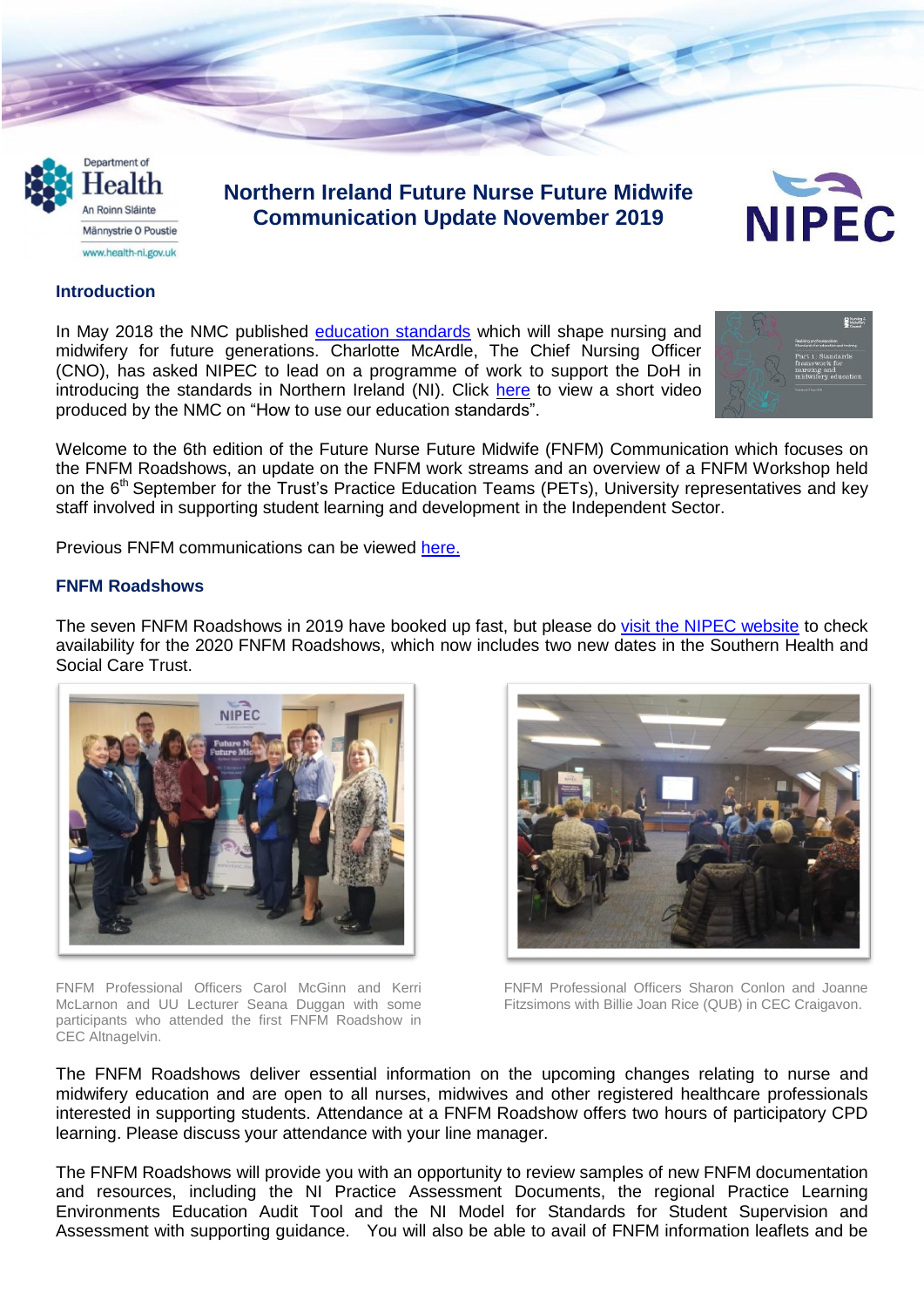signposted to additional FNFM resources. The FNFM Roadshow Presentation and additional information leaflets can be viewed [here.](https://nipec.hscni.net/service/fnfm/news/)

#### **Future Midwife**



On the 18th of November 2019 the NMC published and digitally launched the Future Midwife: Standards of [proficiency](https://www.nmc.org.uk/globalassets/sitedocuments/standards/standards-of-proficiency-for-midwives.pdf) for midwives. The NMC plan to officially launch the Future Midwife Proficiencies in each country, starting in Northern Ireland in January 2020.

In anticipation of the publication of the Midwifery Standards a NI FNFM Midwifery Expert Reference Group (MERG) has been established and held their first meeting on the 15th October 2019.

The Group is Co-Chaired by Dr Dale Spence, Midwifery Officer (DoH) and Caroline Diamond, Head of Midwifery and Gynaecology (NHSCT) and includes representatives from the NMC, HSC Trusts, QUB, RCM, PHA, Midwifery Students, NIPEC and other key stakeholders.

The Co-Chairs and some of the MERG are also members of the FNFM Working Group, Programme Board and other FNFM work streams. The overarching aim of the MERG is to oversee arrangements to cohesively embed the outworking of the new Future Midwife: Standards of pre-registration midwifery programmes and the Future Midwife: Standards of proficiency for midwives (2019).

Stemming from the MERG, three particular work streams are being established as follows:

- Curriculum Development: Co-Chairs Fiona Bradley, Senior Professional Officer (NIPEC) and Dr. Dale Spence, Midwifery Officer (DoH).
- Midwifery Practice Assessment Document: Co-Chairs Wendy Clarke, Head of Midwifery and Gynaecology (SHSCT) and Clare Hughes, Lecturer (Education) Midwifery (QUB).
- Practice Learning Environments: Co-Chairs Dr. Jenny McNeill, Lead Midwife Education (QUB), Brenda Kelly, Divisional Midwife/Head of Midwifery (BHSCT) and Maureen Millar, Head of Midwifery and Gynaecology (WHSCT).

It has been agreed by the CNO that the Future Midwife pre-registration programme will commence from September 2021. Further information on the MERG can be viewed [here.](https://nipec.hscni.net/download/106/projects-docs/587/tor_fnfm_merg_draft_18112019.pdf)

#### **FNFM Work Stream Updates - Summary**

The FNFM work streams continue their work in preparing evidence required by the NMC for the implementation of the education standards from September 2020 (Nursing) and September 2021 (Midwifery). The first NMC approval visit took place in October for Queens University Belfast. Further approval visits will take place in the coming months for NMC approved programmes delivered by Ulster University, the Open University and Queens University Belfast.

**Curriculum Development (CD):** Through a number of events across the fields of practice this work stream has sought to ensure that the 2020 curriculum for pre-registration nursing programmes aligns to NI Strategic Policies and Transformation Agenda. A similar approach will be adopted for the Midwifery curriculum when the content of the curriculum is known.

**Northern Ireland Practice Assessment Document (NIPAD):** Through this work stream a regional NIPAD has been developed which has been adapted for the four fields of nursing practice. Discussions are underway as to how to secure an electronic NIPAD.

NIPAD Key messages:

- NIPADs have been adapted for each field of nursing practice supported by a Student Handbook
- Midwifery are progressing the development of a PAD through the MERG
- Post-registration programmes, including Nurse and Midwife Prescribing, Specialist Practice and Specialist Community Public Health Nursing have adopted a modified version of the NIPAD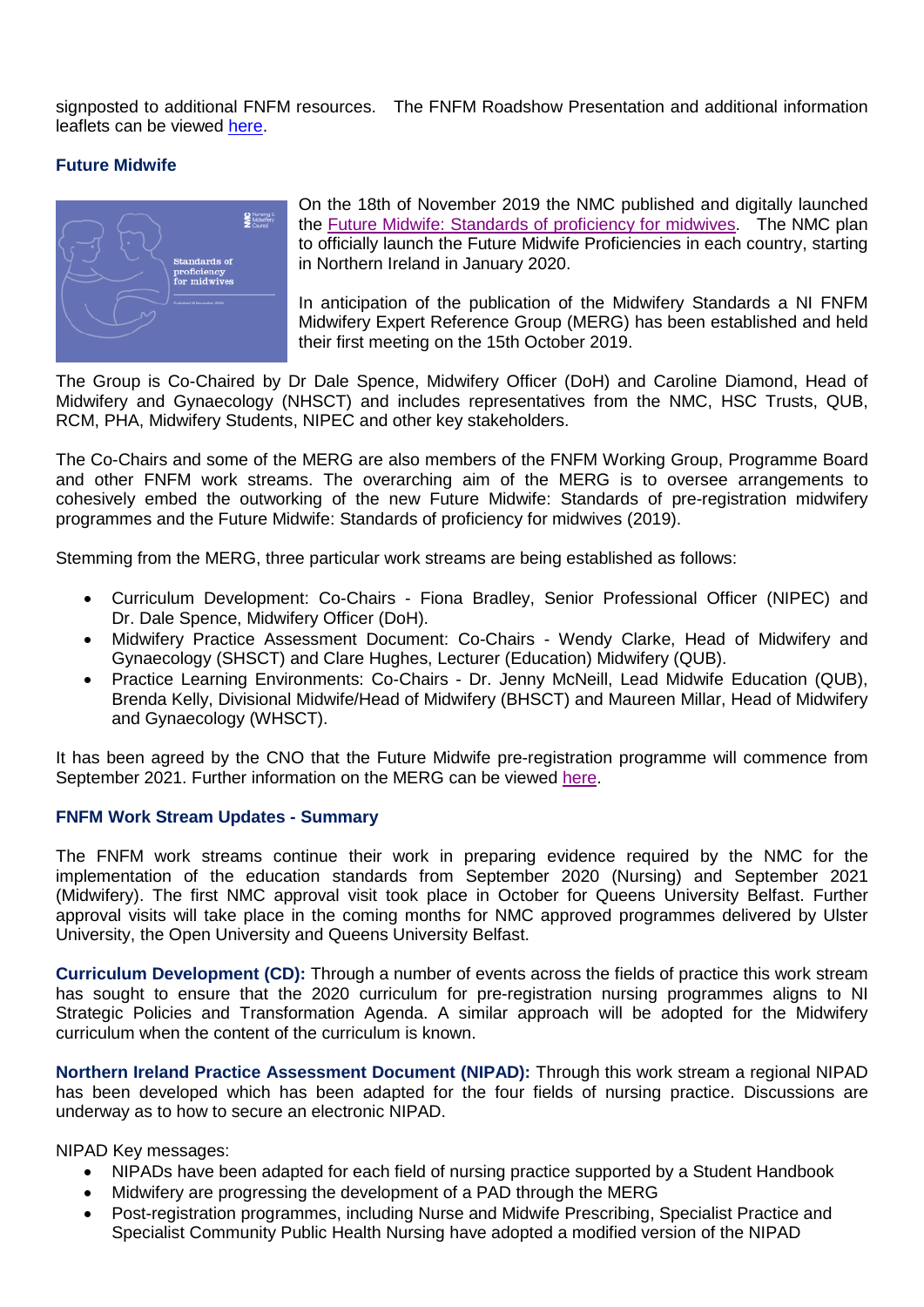**Practice Learning Environments (PLE):** Significant work has been progressed to explore how current PLE's could be enhanced and broadened in the context of the NMC Standards (2018). The current focus is on how placements in the Independent Sector can be maximised. PLE's for midwifery will be explored further via the MERG

PLE Key messages:

- Changing the narrative from i.e. medical placement or surgical placementsrather using the placement to achieve a whole range of proficiencies to maximise learning opportunities
- New Practice Learning Environment Education Audits will roll out imminently

**Standards for Student Supervision & Assessment (SSSA):** This work stream has agreed the regional model for SSSA from September 2020. The current focus is the development of a suite of preparation programmes for practice supervisors, practice assessors, academic assessors and the nominated person. It is anticipated these programmes will be available online and/or through face to face sessions from early spring 2020.

SSSA Key messages:

- SSSA will replace the SLAiP
- SSSA applies to all pre and post registration NMC approved programmes Nursing and Midwifery
- Commences from September 2020 for Nursing Programmes and September 2021 for Midwifery programmes
- There will be transitioning arrangements.

## **The NI FNFM Implementation Workshop**

On the 6<sup>th</sup> of September 2019 a FNFM Implementation Workshop was held at The Pavilion, Stormont with 58 participants from the Practice Education Teams across the five HSC Trusts, representatives from the three Universities and key stakeholders from the Independent Sector attending.

The aim of the workshop was to share, in detail, final drafts of the products, resources and work of the FNFM project to date and provide a forum for participants to consider

implications for practice going forward. Frances Cannon, NI FNFM Programme Lead opened the workshop and the Co-Chairs of the five work streams, supported by the FNFM Professional Officers provided participants with a detailed update on work stemming from their particular work stream.

Following some lively discussions each local group drew up a FNFM Implementation Action Plan which they will use as a guide to take forward their FNFM implementation strategy. The actions to support local implementation include:

- $\checkmark$  the development of NIPAD exemplars
- $\checkmark$  the sharing of case studies to show how the NMC proficiencies could be achieved across a range of practice settings
- $\checkmark$  sharing NMC information regarding the role of practice supervisor in social care settings
- $\checkmark$  sharing plans to address potential local implementation challenges
- $\checkmark$  a follow-up work shop will be progressed in the coming months to share best practice and ensure the standardisation of regional implementation.

Participants who attended the workshop will be the local FNFM champions as we move forward in implementing the NMC education standards from September 2020 (Nursing) and September 2021 (Midwifery).

A copy of the NI FNFM Implementation Workshop can be viewed [here.](https://nipec.hscni.net/download/114/presentations/593/fnfm_workshop_06092019-final.pdf)



FNFM Implementation Workshop Participants on the 6<sup>th</sup> of September 2019